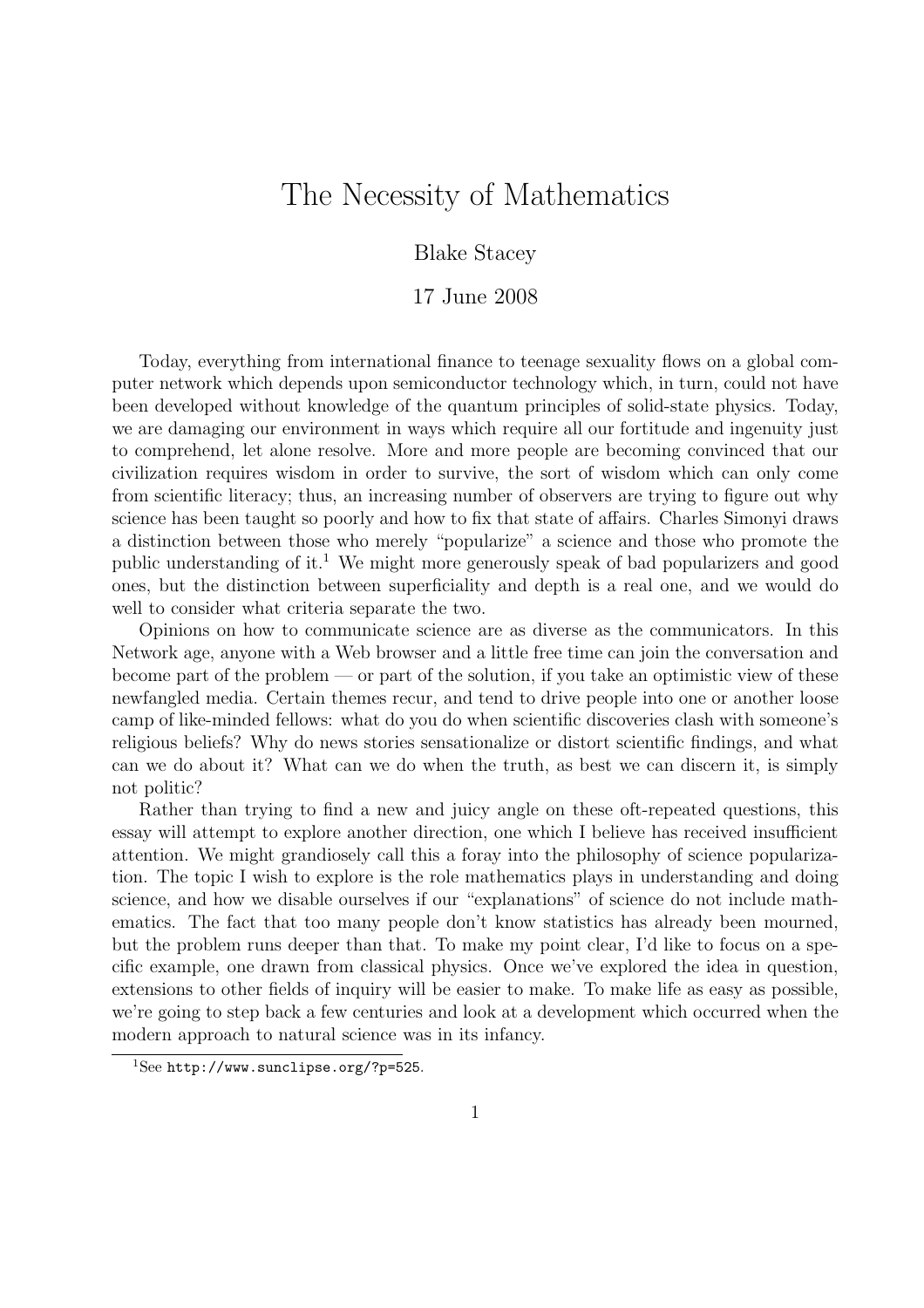Our thesis will be the following: that if one does not understand or refuses to deal with mathematics, one has fatally impaired one's ability to follow the physics, because not only are the ideas of the physics expressed in mathematical form, but also the relationships among those ideas are established with mathematical reasoning.

This is a strong assertion, and a rather pessimistic one, so we turn to a concrete example to investigate what it means. Our example comes from the study of planetary motion and begins with Kepler's Three Laws.

#### 1 Kepler's Three Laws

Johannes Kepler (1571–1630) discovered three rules which described the motions of the planets. He distilled them from the years' worth of data collected by his contemporary, the Danish astronomer Tycho Brahe (1546–1601). The story of their professional relationship is one of clashing personalities, set against a backdrop of aristocracy, ruin and war. From that drama, we boil away the biography and extract some items of geometry:

Kepler's first law states that a planet travels in an ellipse around the Sun, with the Sun placed at one focus of the ellipse. We can define an ellipse in one of several ways, all of which describe the same curve; the most familiar and convenient definition is that given two points, which we call foci, an ellipse is the set of all points such that the total distance from one focus to the point on the curve and then to the other focus is the same for all points on the curve. If we call one focus  $F$  and the other  $F'$ , then the distance  $FP$  plus the distance  $F'P$  is the same for all points P on the ellipse. If F and F' lie on top of each other, then the ellipse becomes a circle: all the points on a circle are the same distance from the center. (Circles and ellipses are two kinds of curves in the conic section family, which consists of the curves you get when a flat plane intersects a cone. These two close on themselves, but their relatives, the parabola and hyperbola, are open-ended.) Lots of aspects of ellipses have their own names: an ellipse's deviation from being a perfect circle is its eccentricity, the widest part is its major axis, the narrowest is its minor axis and so forth.



Having described the shape of an orbit, we next describe how a planet moves along its orbital path. By sifting through Tycho's measurements, Kepler found that the planets sped up and slowed down as they orbited the Sun, and moreover, that they did so in a precise way. When a planet was near the Sun, it moved faster, and when its elliptical orbit carried it farther from the Sun, it moved more slowly. Kepler quantified this relationship by drawing an imaginary line from the Sun to the moving planet; as the planet progresses along its orbit, such a line swings along and sweeps out a region of space within the orbit. Kepler's second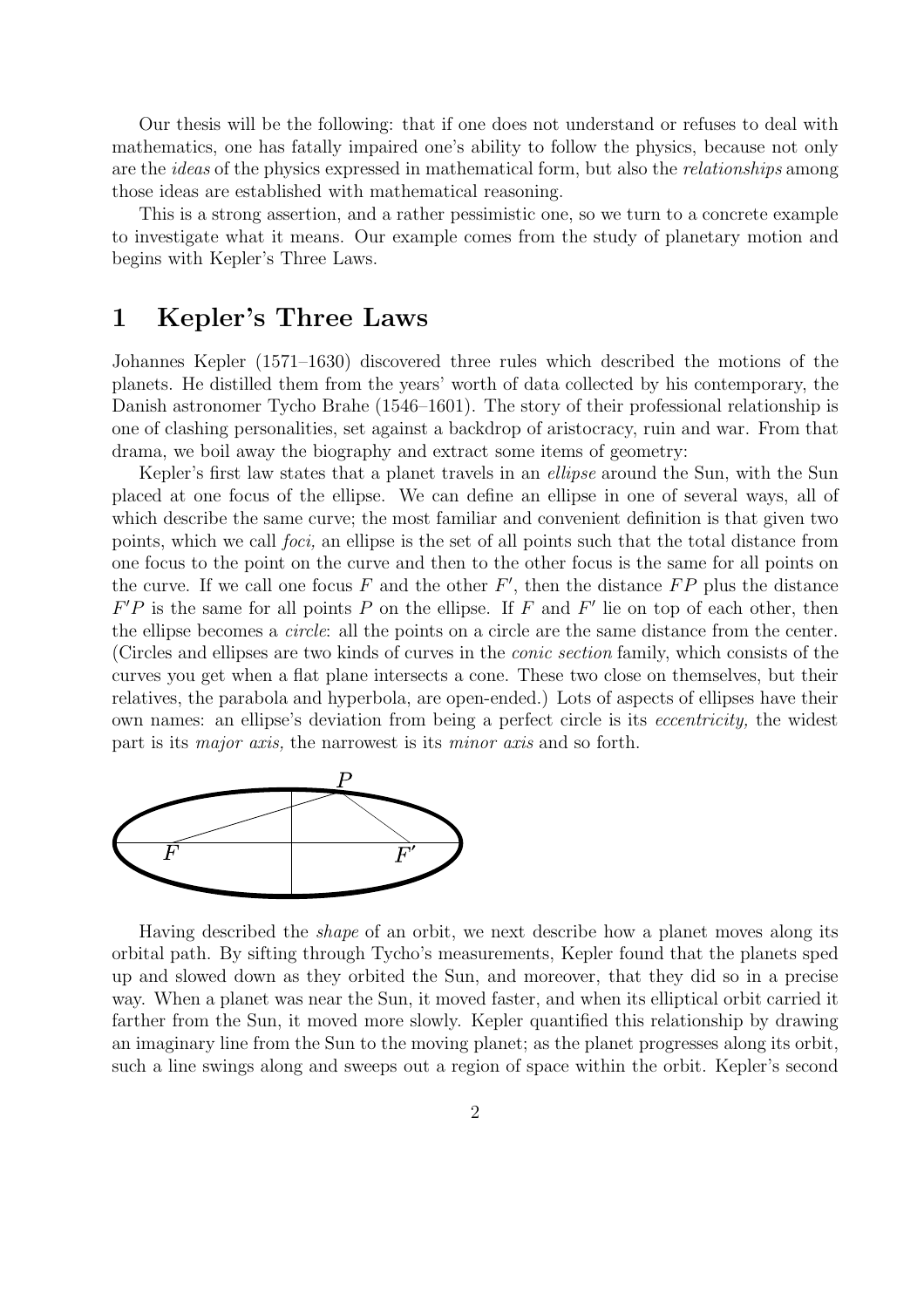law states that a line drawn from the Sun to a planet will sweep out equal areas in equal times.



Kepler's third law relates planets in different orbits. It states that the square of the planet's period (the time the planet takes to go all the way around its orbit) is proportional to the cube of the orbit's major axis. If the orbit is circular, then the square of the period is proportional to the cube of the radius.

# 2 Bodies in Motion

The history of classical mechanics is full of people stumbling onto bits of the truth, fighting each other for credit, making lucky guesses and turning down blind alleys.<sup>2</sup> We often obscure this history and summarize it all with a hat-tip to a few favorite names, or else we skip the history completely and present a slick, modern treatment of mechanics decorated with names of long-rotten brains who'd require a serious refresher course to follow the improvements we've made in the interim. In grandiose terms appropriate for someone seeking a "classical education," we could say that the practical, hands-on approach<sup>3</sup> employed by some pre-Socratic Greeks joined with the geometry of Euclid and company to overturn some ideas advocated by certain other Greeks, in particular Aristotle's scheme of how motion worked and what the planets were doing.

Aristotle (384–322 BCE) had said that Earthy matter obeyed fundamentally different principles than celestial matter. In the Aristotelian scheme, the Sun, Moon and planets were made of a "fifth element" whose natural inclination was to move in circles, whereas terrestrial stuff fell towards the center of the Earth (which was, at that time, considered the center of everything). Aristotle was unmistakably a bright fellow, and he became the go-to guy for answering scientific questions for hundreds of years. Observation, however, trumps authority:

<sup>&</sup>lt;sup>2</sup>A taste of this can be found at The *n*-Category Café; see http://golem.ph.utexas.edu/category/ 2008/01/a tiny taste of the history of.html.

<sup>3</sup>Exemplified by the Tunnel of Samos, http://eands.caltech.edu/articles/LXVII1/samos.html.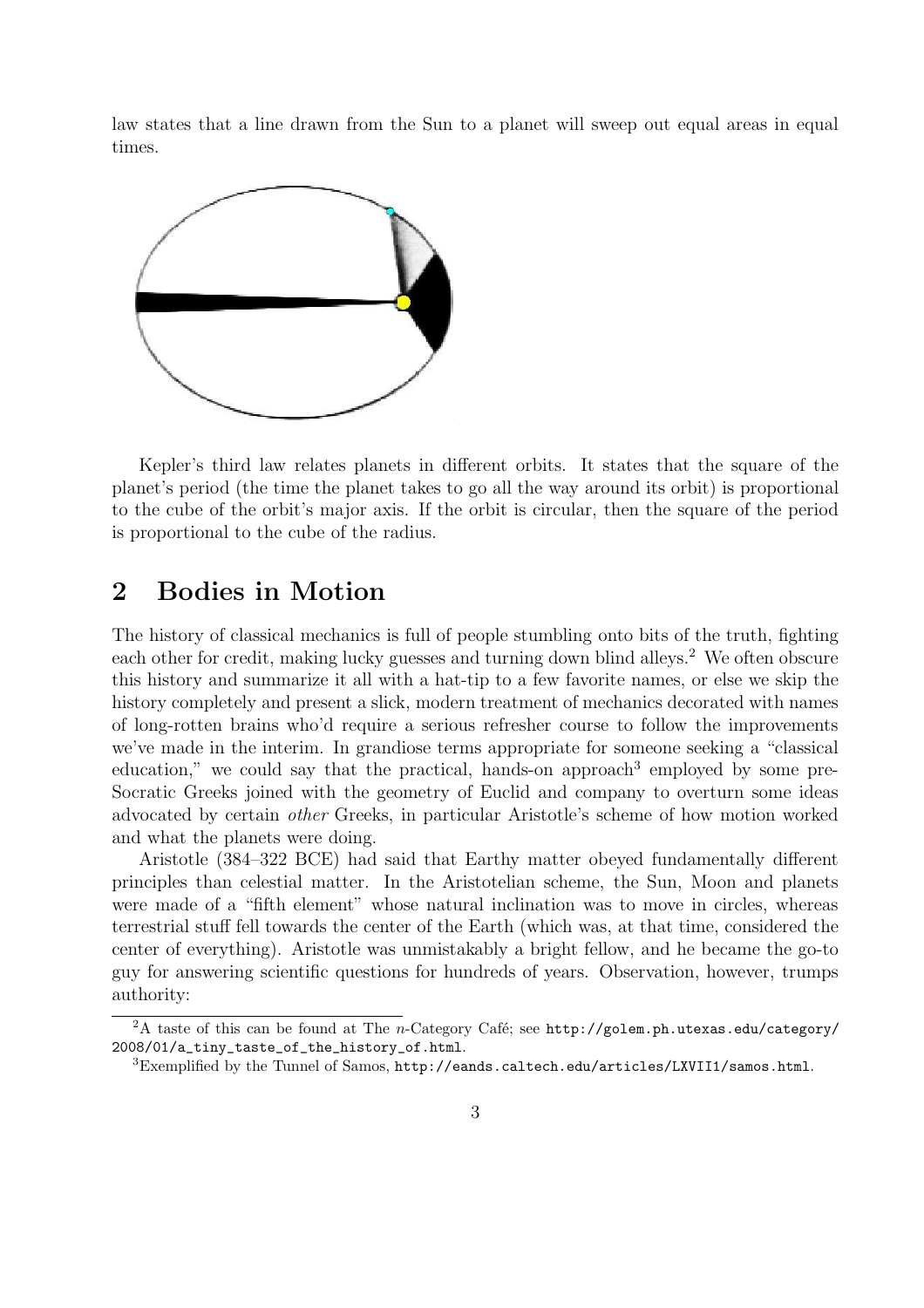Nicole Oresme (1323–1382) realized that Aristotle's ideas weren't enough to describe how motion worked, and so he added the concept of "impetus." If you gave Earthly matter a push, you could impart an impetus, which the object exhausted as it moved, and with the impetus gone, the object would fall straight down again. Furthermore, contra Aristotle, Oresme deduced that gravity accelerates all bodies equally: drop a heavy ball and a light ball from the same height, and they'll hit the ground at the same time. (He also invented a scheme for using coordinates in geometry and graphing quantities as functions of time and at least entertained the idea that the Earth turns on its  $axis.<sup>4</sup>$ )

Leonardo da Vinci (1452–1519) and Nicolo Tartaglia (1500–1557) noticed that cannonballs didn't just fly in straight lines and then fall down, but instead went in curving paths. Giovanni Benedetti (1530–1590), after falling out with his old teacher Tartaglia, realized that straight-line motion could be pulled into a curve, as when swinging a rock on a string in preparation to beaning one's little sister. When you release the rock, it starts to fly off in a straight line, but gravity takes over and soon bends its path into a different curve. Benedetti also spent time up a tower throwing balls over the side, and he found that Oresme had been right and Aristotle wrong. Simon Stevin (1548–1620), a Dutch engineer who invented decimal notation in his time off from designing better windmills, performed the same experiment from the Delft church tower and got the same result.

Three years after Stevin's experiment, in 1590, an arrogant math professor who had made his name with a spyglass for spotting ships at sea wrote a series of essays covering his systematic investigation of motion. For doing it last — and thoroughly, and clearly, following what we now recognize as the experimental method — Galileo Galilei (1564–1642) gets all the credit. Galileo later turned his telescope to the sky, found the best evidence yet that Aristotle's geocentric universe was wrong, got himself in trouble with the Church and became an icon, not just to scientists but to anyone who believes themselves possessed of a revolutionary idea (most of whom turn out to miss an essential part of Galileo's fame: being right).

The fact that one man, Galileo, explored motion both in the Heavens and on the Earth provides biographical foreshadowing for the discovery that Heaven and Earth are made of the same stuff, obeying the same principles of natural law. This is one of those big ideas we owe to a great many people, but as far as gravity goes, two of the big names are Robert Hooke (1635–1703) and Isaac Newton (1643–1727). In 1674, Hooke presented a "System of the World" which, he said, $5$  was grounded on the following three basic suppositions:

First, That all Coelestial Bodies whatsoever, have an attraction or gravitating power towards their own Centers, whereby they attract not only their own parts, and keep them from flying from them, as we may observe the Earth to do, but that they do also attract all the other Coelestial Bodies that are within the sphere of their activity.

Hooke realized that the Sun, the Moon and the planets were (roughly) spherical because the gravitational attraction of each bit of a massive body pulled on every other bit, so

<sup>4</sup>http://www.dam.brown.edu/people/mumford/AM18/HANDOUTS/2006PartIb.pdf <sup>5</sup>See http://www.roberthooke.com/motion\_of\_the\_earth\_015.htm.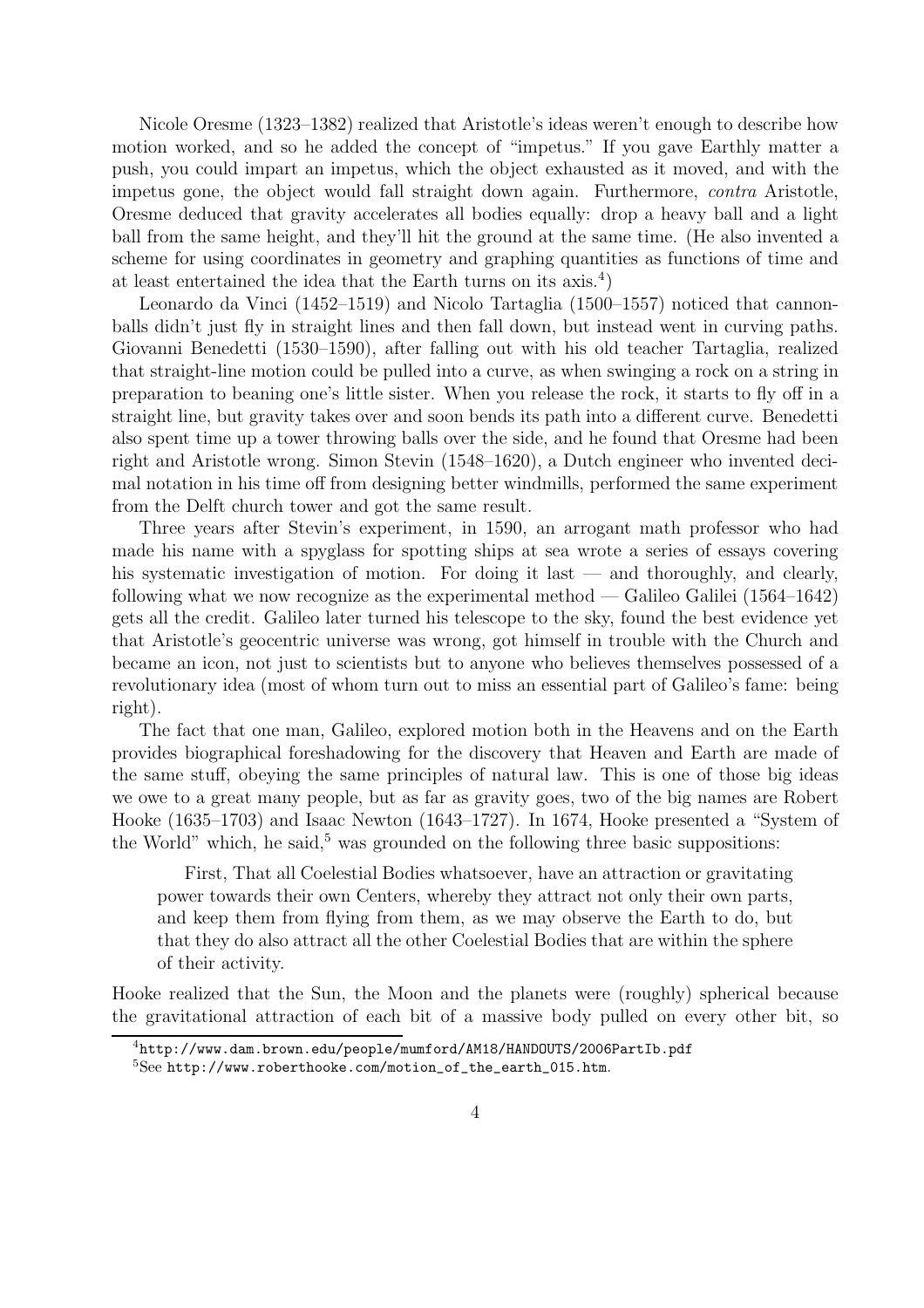that the whole aggregate is pulled together into a sphere. That he speaks of a limit to a celestial body's "activity" suggests that he did not expect the gravitational force to extend to indefinitely large distances.

The second supposition is this, That all bodies whatsoever that are put into a direct and simple motion, will so continue to move forward in a straight line, till they are by some other effectual powers deflected and bent into a Motion, describing a Circle, Ellipsis, or some other more compounded Curve Line.

Nowadays, we refer to this as the property of inertia. Moving at an unchanging speed without wavering in direction is just as good as standing still; put another way, there exists no unique state of standing still.

The third supposition is, That these attractive powers are so much the more powerful in operating, by how much the nearer the body wrought upon is to their own Centers.

Once you start thinking in terms of forces deranging the motion of objects, I suppose it's natural to guess that whatever the details of the forces, nearby objects will disrupt one's motion more than distant ones. Hooke didn't know those details, but he had high hopes:

Now what these several degrees are I have not yet experimentally verified; but it is a notion, which if fully prosecuted as it ought to be, will mightily assist the Astronomer to reduce all the Coelestial Motions to a certain rule, which I doubt will never be done true without it.

The rule which Hooke envisioned turned out to be Newton's law of universal gravitation. This principle states that any two objects — planets, moons, stars, daffodils — attract each other with a force which grows with the product of the two objects' masses, and falls off with the square of the distance between them. (Newton deduced this "inverse-square" dependence from Kepler's Third Law.) We can squeeze that mouthful down into an equation,

$$
F = G \frac{m_1 m_2}{r^2},\tag{1}
$$

which is useful for stating the gravity law concisely, doing calculations and intimidating the reader. Objects exert forces following Newton's formula, and they react to forces by changing their motion in the direction of the force applied. The more mass an object has, the stronger its gravitational pull, but the more it resists a change in motion. For some reason not known to Newton, the inertial mass which tells how difficult it is to change a body's motion is always equal to its gravitational mass, the quantity which appears in the universal gravitation equation. This, incidentally, explains the observation of Benedetti, Stevin, Galileo and the rest that the amount of matter in an object doesn't change how that object accelerates under gravity.<sup>6</sup>

<sup>&</sup>lt;sup>6</sup>Briefly, one sets the F in  $F = ma$  equal to the F in  $F = GMm/r^2$ , where M is the mass of the Earth and m that of an apple, and then one cancels the m on both sides.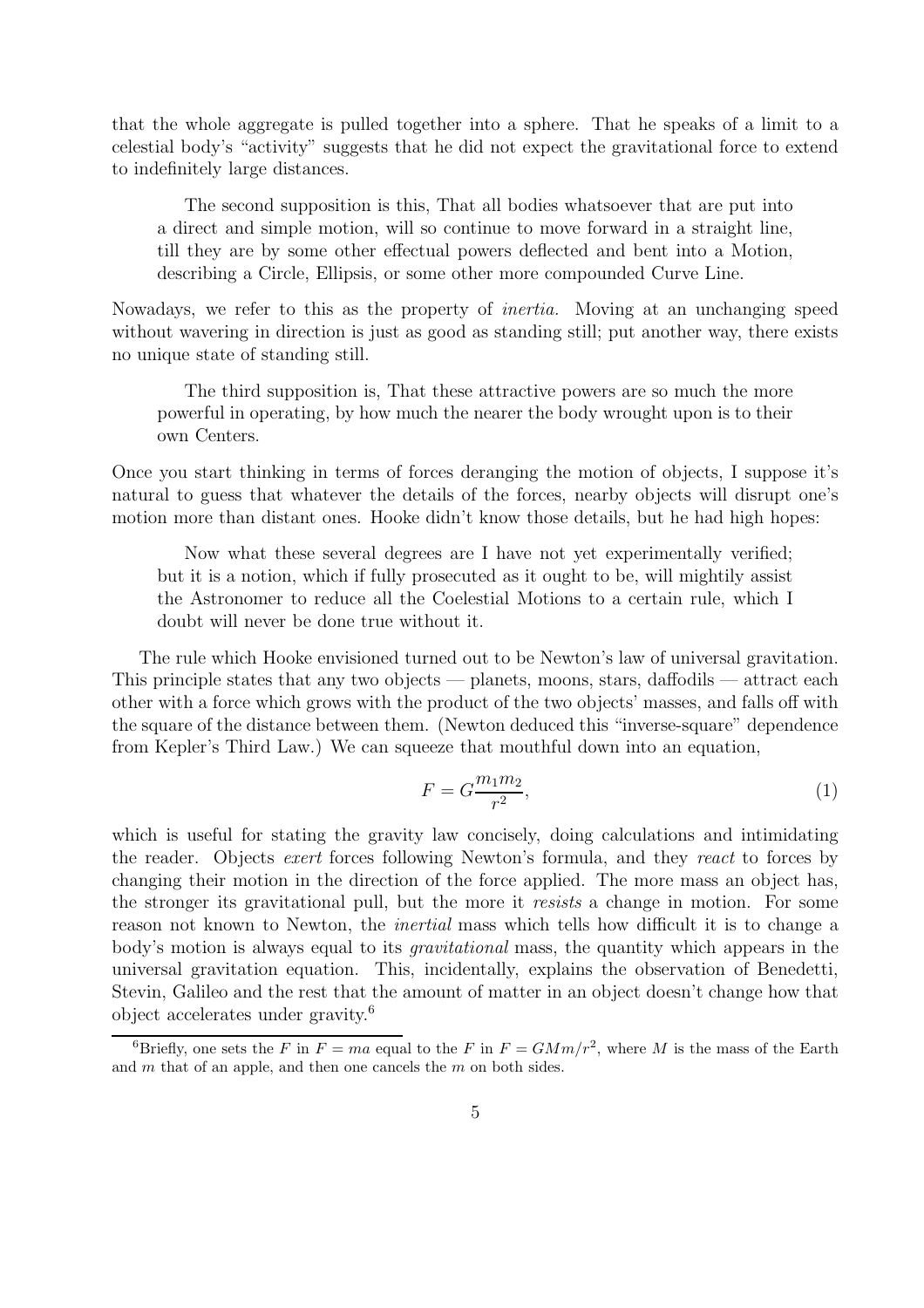# 3 Equivalence

Having sketched the odd and complicated history, we come to the core of our problem. We have two assertions. From Kepler, we know that a planet sweeps out equal areas in equal times. Newton tells us that the gravitational force on a planet is always directed towards the Sun. Neither of these statements are remarkably mathematical in nature: oh, we're speaking of "equal areas" and "equal times," but it's not particularly the sort of mathematics which can give the listener heebie-jeebies. Given a moderate amount of patience, we can translate both statements into "everyday language." What we cannot express in everyday language is the fact that these two statements are really the same thing.



In the space of imagination, start a planet in motion around the Sun, whose position we'll call S. The planet starts at A and moves in a certain period of time, let's say one week, to a new position, B. If no force were acting upon the planet, it would continue to move in a straight line without perturbation. One week after the planet is at  $B$ , we'd find it at C, a point the same distance from B as B is from A. All three points would fall in a nice, straight line.

However, the Sun is pulling on the planet. To approximate this effect, we'll suppose that the Sun's influence applies an impulse to the planet at point  $B$ , the middle position. Once we've figured out the consequences of this impulse, we can repeat the analysis with a smaller and smaller time step, approaching the limiting case of a continuous pull.

The effect of the Sun's attractive impulse is to pull the planet into a new course of motion. Instead of arriving at the point  $C$  one time step after passing through point  $B$ , the planet will go to a new point,  $C'$ . Where in space is this point? Newton's laws will tell us.  $C'$  is displaced from C by an amount which depends on the strength of the Sun's gravity, and in the direction along which the attractive force was applied. The force was applied at B, so the change from  $\tilde{C}$  to  $C'$  is in the same direction as the line from  $B$  to  $S$ .

Even if we don't know the strength of the Sun's gravitational pull, the mere fact that it is always directed inwards to the Sun tells us something interesting. First, we observe that in the case of no force, a certain quantity does not change over time. Consider the two triangles  $\triangle SAB$  and  $\triangle SBC$ . We can show, readily enough, that they have the same area. Recall that the area of a triangle is half its base times its altitude,

$$
a = \frac{1}{2}bh,\tag{2}
$$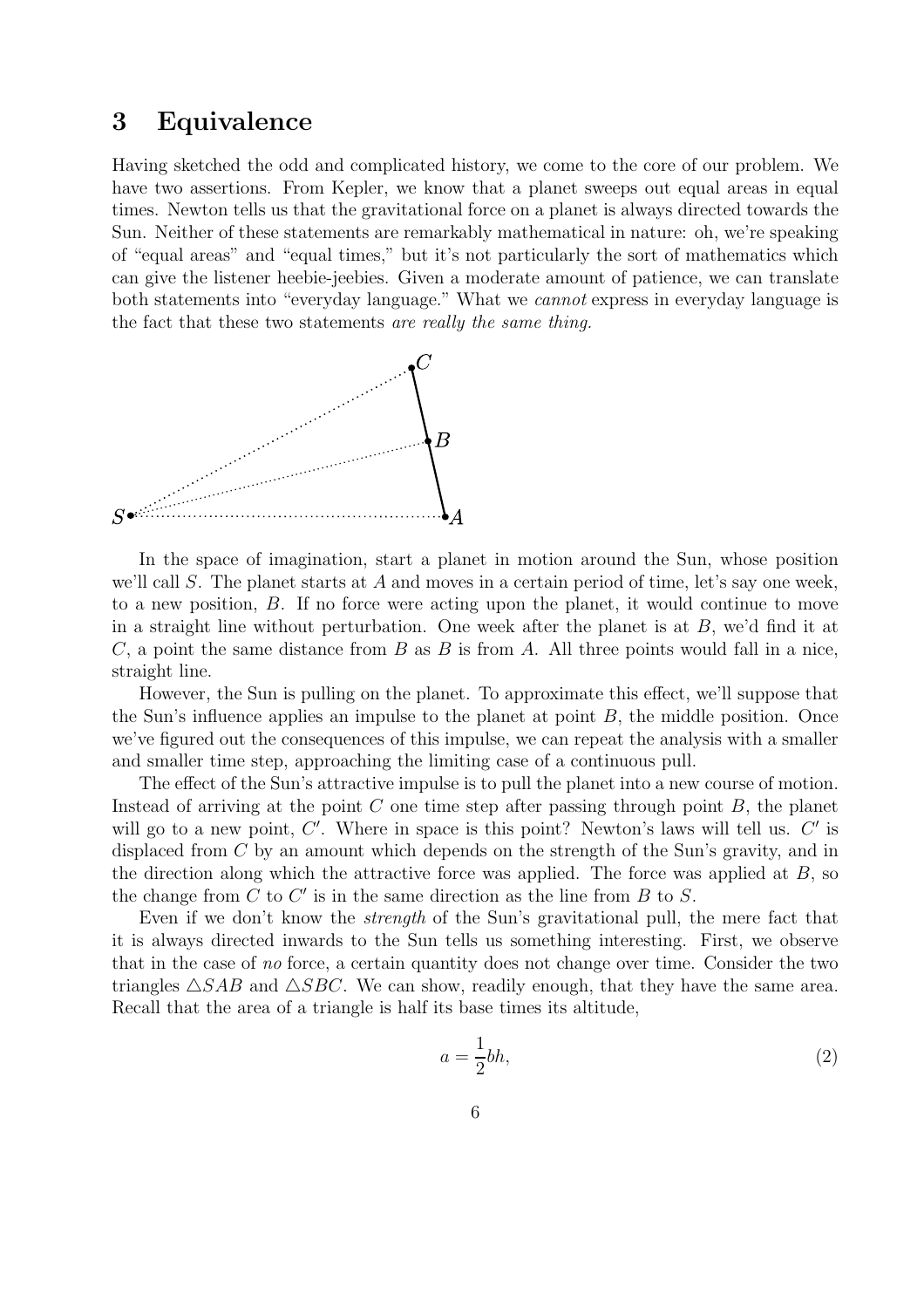

and that if the triangle is sheared over to the side, or "obtuse," the altitude lies outside the triangle itself. This right triangle and this obtuse triangle have equal areas:



The two regions  $\triangle SAB$  and  $\triangle SBC$  have bases of equal length, because  $\overline{AB}$  is exactly as long as BC. Remember, we're talking about a planet moving at constant speed in a straight line, and the points at which we mark the planet's path occur at equal time intervals apart (like once every week).  $\triangle SAB$  and  $\triangle SBC$  also have a common altitude: it's the line from S which cuts across the line  $\overline{ABC}$  at right angles.

In equal times, then, areas of equal areas are swept out. That sounds like Kepler's second law, but remember, we're working in the case of no gravitational force. What happens when we add an attractive influence acting always towards the Sun? Well, consider the two triangles  $\triangle SBC$  and  $\triangle SBC'$ . The former is the triangle swept out in the event of no force, and the latter is that shape swept out when the impulse is turned on. They have a common base, the line segment  $\overline{SB}$ , and they have the same altitude because they lie between parallel lines. Since the attraction is always "central," always directed to the Sun, the segment  $CC'$ is parallel to  $\overline{SB}$ , and no matter where you draw an altitude cutting across two parallel lines, it always has the same length. So,  $\triangle SBC$  and  $\triangle SBC'$  have the same area.

This means, in turn, that  $\triangle SAB$  and  $\triangle SBC'$  also have the same area. In other words, the area swept out in each time step is always the same, when the force is towards the Sun. We can let the time step shrink smaller and smaller, and this relationship will always hold, down to the limiting case where the attractive impulse happens infinitely often and we have a smooth curve instead of a jumpy one with sharp corners.

We have deduced that when the attractive force is directed towards the Sun, equal areas are swept out in equal times. If we run our logic backwards, we can show that if equal areas are being swept out in equal times, then the force must be "central," i.e., directed Sun-wards. The two statements are equivalent. Both Hooke and Newton pointed this out,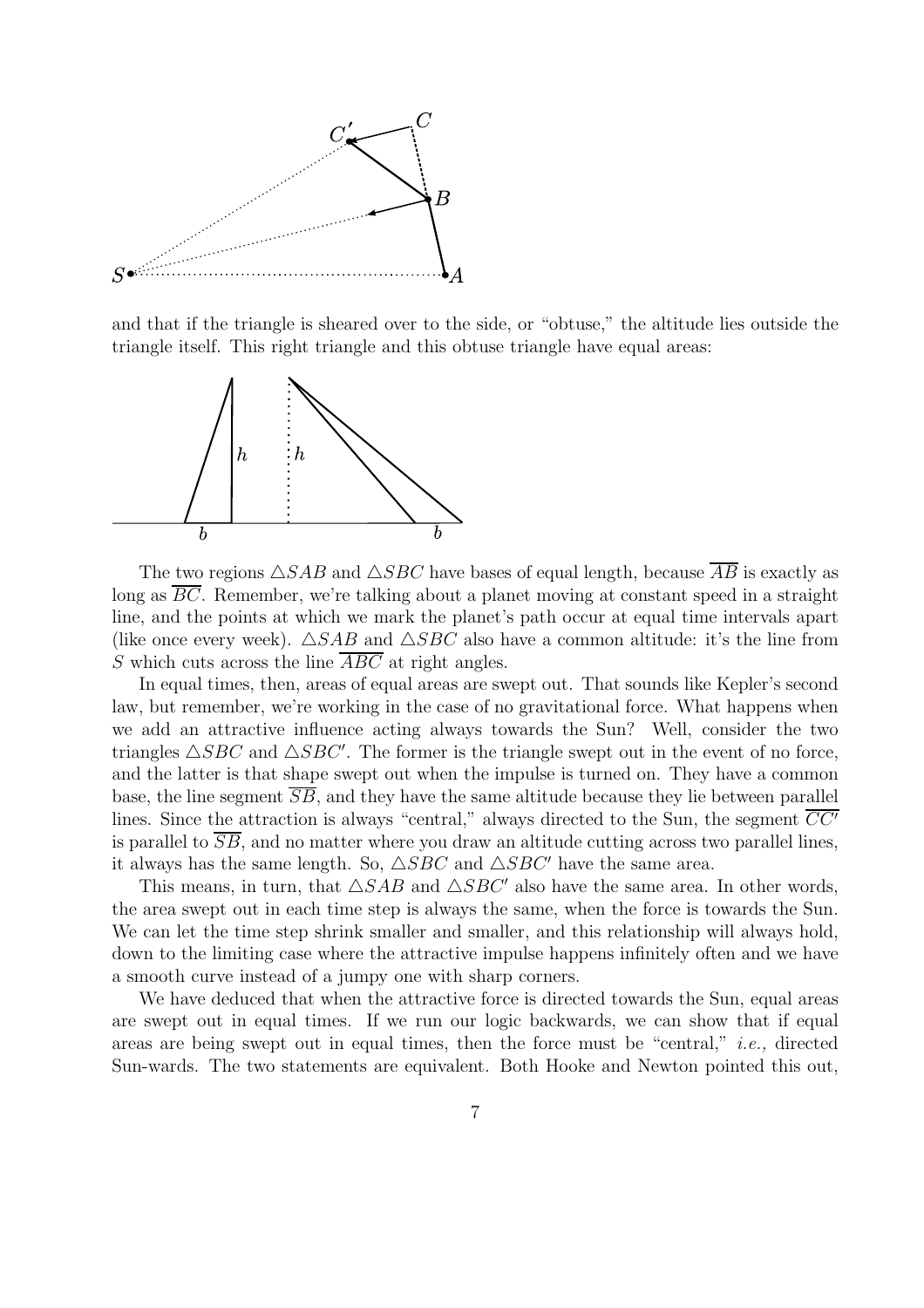

and the proof sketched above appears in Newton's Principia.<sup>7</sup> Richard Feynman picked it as an example of how statements are connected via reasoning; this essay has slavishly adopted Feynman's argument.

We've illustrated the problem using physics, and with the earliest stage of modern physics, to boot. It is perhaps most obvious in physics, but the same issue can arise in other fields, even biology. In the study of evolution, different verbal descriptions of a phenomenon can converge to the same place once they are treated with mathematical honesty. Demonstrating this requires dealing with genetics and statistics both, which means that we'd be talking about something like covariances instead of areas. The prerequisites are harder, but the upshot is the same. This may seem like an abstract point, but the area in question is the evolution of social behaviors like cooperation and altruism,<sup>8</sup> an area of some small philosophical interest. If we lack the necessary background knowledge — which includes differential equations, game theory and, to be complete, perhaps matrix algebra as well then the literature will be incomprehensible, $9$  and if we are not familiar with manipulating mathematical statements, then the process of exploring the issue will be largely obscured.

We could break here and expound the implications of this problem, that without mathematical reasoning one is screwed out of understanding the science, but that exposition will be a gloomy one, and it seems only fair to put it off as long as possible. We have explored a little bit of classical physics, and after understanding a little, the temptation is always to grab for more. Therefore, to illuminate the place we have staked out in science, we shall head out in a few directions through the "Mathiverse," navigating our way recklessly from our Newtonian starting point before returning to take stock of our discoveries.

### 4 Angular Momentum

We deduced that for a body moving under a central force, the rate of change of the area swept out by its motion does not change. This turns out to be a special case of a more general principle called the conservation of angular momentum. Here's the idea:

Suppose we wanted to talk about many planets all orbiting the same star. What would be the analogue of this rate-of-area-change proposition? Well, the easiest thing to do is to

<sup>7</sup>See http://books.google.com/books?id=XJwx0lnKvOgC&pg=PA37.

<sup>8</sup>See http://www.sunclipse.org/?p=680.

<sup>9</sup>Some relevant papers are listed and discussed at http://www.sunclipse.org/?p=685.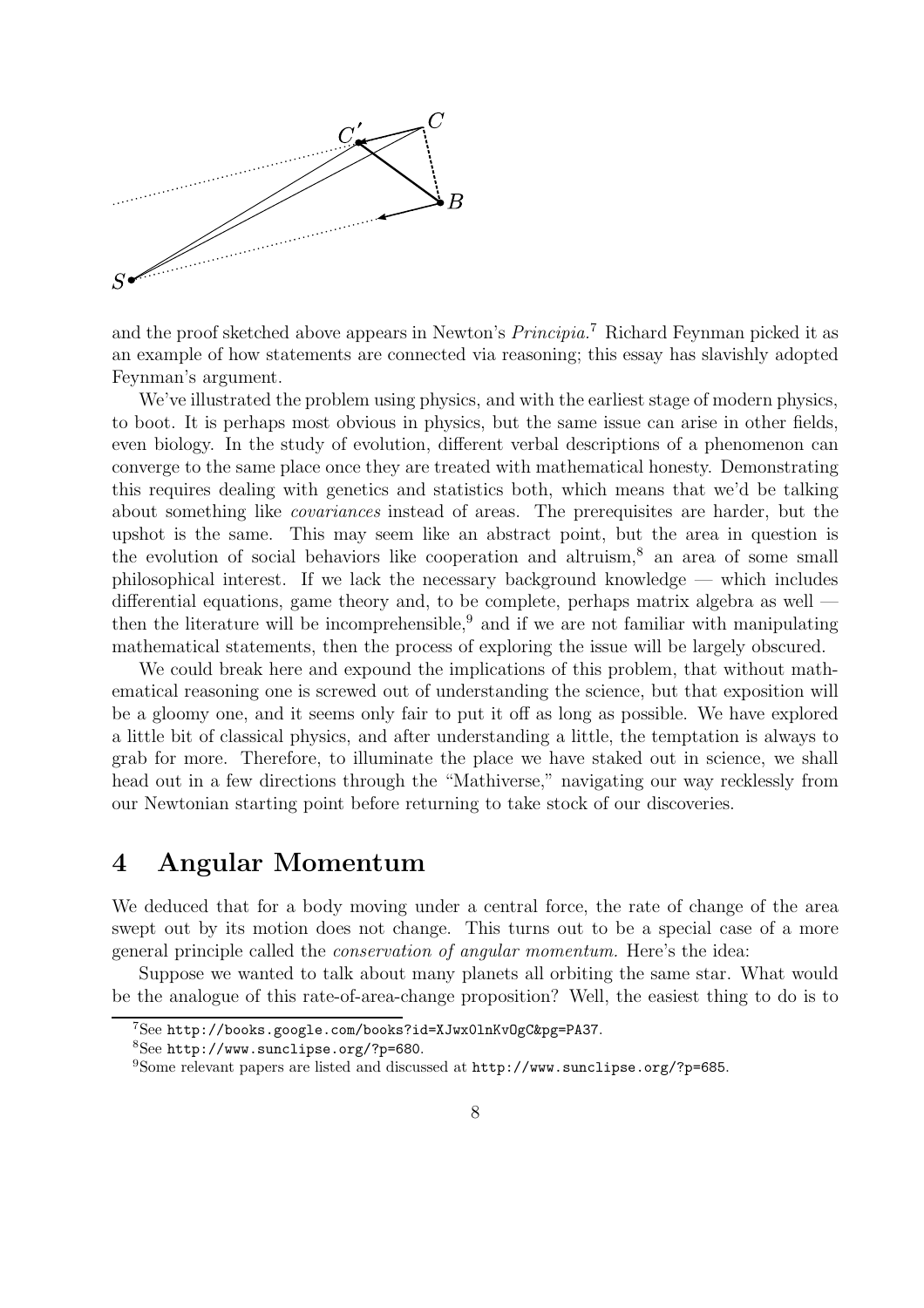draw lines from the star to each planet, find the area swept out by each one, and add up all the rates of change. This is, almost, the angular momentum. The extra wrinkles are that, first, we ditch the factor of  $\frac{1}{2}$  which comes from the triangle area formula, and more importantly, we make the heavier planets count more strongly. If a planet is twice as massive, the changing area it sweeps out contributes twice as much to the total angular momentum. So, the way to calculate the angular momentum around a point in space is this: draw lines from that point to each object, find the rate of change of the area swept out by each swinging line, multiply that by twice the mass of the object, and add all the figures up. If this total quantity does not change, then we say in physics jargon that it is conserved, and the system as a whole obeys the conservation of angular momentum.

#### 5 Symmetries and Lagrangian Mechanics

To better understand this idea of quantities which remain constant during a system's development, physicists turn to a mathematical description of motion which treats the entire history of a system — say, a planet's entire orbit around a star — as a single item. Instead of the Newtonian approach, where we find the force on a body at one instant, see where it goes in the next instant, find the force at that position and so on, we switch to the "Lagrangian" approach, where we calculate the whole path at one go. This is quite a different attitude to take, but mathematically, it is provably equivalent to the Newtonian scheme. The differences lie in which approach is more convenient for a particular problem, and in the new ideas which each approach generates. Once again, disparate statements turn out to be linked, inseparably joined, through a connection we have to appreciate by starting with symbolic manipulations.

You may have heard of the rule in optics that light takes the quickest possible path from A to B. Lagrangian mechanics uses a similar idea, but instead of treating light, we apply it to solid objects. Suppose we have, again, a planet orbiting a star, and we know the planet starts at A. We also know that at some later time, the planet is found at  $Z$ . What course will it take between them? The Lagrangian method is to assign a *number* to each possible path the planet can take from  $A$  to  $Z$  in that time interval. This number is called the *action*, and it depends upon the influences at work in the system — in this case, the gravitational effect which star and planet have upon each other. The route the planet actually takes, the physical path, is the one for which the action has a certain property: that for any small perturbation of the path, the action does not significantly change.

This sounds like a completely loopy idea. How can a planet "consider" all the possible paths it could take, "smell" the one with the right action, and "decide" to go that way instead of any other? Yet, this approach really works. In a sense, it is "more right" than the Newtonian original, since Newton's laws have been superseded by Einstein's relativity and the principles of quantum mechanics, yet Lagrangian mechanics adapts quite well to relativistic regimes, and esoteric quantum field theories are often defined in terms of an action equation.

One of the most delicious fruits of Lagrangian mechanics is the relation it shows between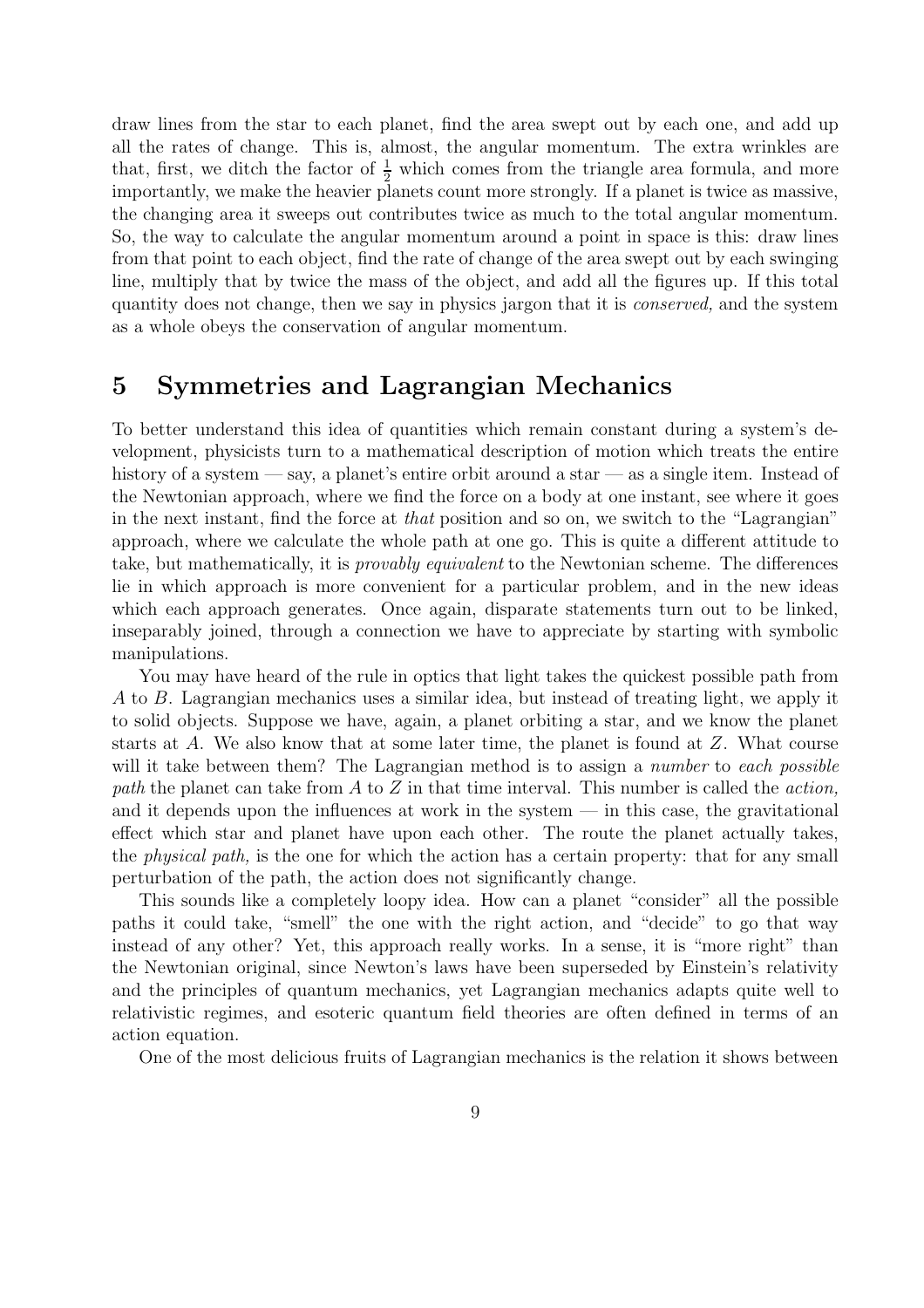conservation laws and symmetry. In daily life, we speak of people's faces being roughly symmetrical, since what is on the left looks like what is on the right; an orange can be rotated around its axis and look basically the same; a snowflake or a starfish can be rotated any one of several discrete amounts and look the same as before the rotation. The mathematical statement of symmetry takes this intuition and runs with it: an entity is symmetrical if it can be transformed in some way and appear the same after the transformation as it did before. We can speak of the symmetries of *objects* — crystals, Platonic solids and such — but we can also apply the changeless-after-transformation idea to more "lofty" things, such as physical laws themselves. How could that possibly work? Well, recall our statement about inertia: uniform motion at a constant speed in a steady line is just as good as standing still, or in other words, there is no unique state of stillness. If Joe and Moe are floating past each other in deep space, neither can tell who is "really" moving: each one perceives himself as staying still and the other as moving past. Neither Joe nor Moe can perform an experiment or take any measurement to tell who is absolutely, definitively stationary. There is no Great Eye of Creation toward or away from which motion can be judged, next to whom we can be truly motionless. This is, in fact, a statement of *symmetry*: we can exchange Joe's vantage point for Moe's, which is moving relative to Joe's, without having to change our basic descriptions of physical law.

This kind of symmetry was already implicit in Newtonian mechanics. If, however, you add the postulate that the *speed of light* is one of those physical laws which Joe and Moe must agree upon, you take yourself beyond Newton, into the realm of Einstein. It was Einstein's Special Theory of Relativity, published in 1905, which really got physicists thinking about symmetry and developing advanced mathematical tools to deal with the ways which physical laws could be symmetrical. Ten years later, Emmy Noether (1882–1935) made a remarkable discovery by looking at symmetry in the context of Lagrangian mechanics. She found that if you have a system described by some action equation, for every symmetry of that action, the system obeys a conservation law. This result is nowadays known as Noether's Theorem.<sup>10</sup>

We mentioned that Lagrangian mechanics is useful because it leads to different ideas when you're trying to generalize your knowledge and invent new theories. Here's an example: so far, we've been talking about *pointlike masses*. We've modeled stars and planets as zerodimensional objects with no physical size. What if we wanted to describe the motion of one-dimensional objects, entities with some extent to them, things which can wiggle as they move? Let's say we want the fundamental bodies in our model to be 1D instead of 0D, and we want them to obey the principles of special relativity (after we've figured that out, we'd like to add quantum mechanics to the mix, too). It turns out to be much easier to use a Lagrangian approach when upping the dimension like this than to start with Newton's laws. For various reasons, physicists started poking around with relativistic 1D wiggly things back in the 1970s — and that's where string theory came from.

 $10$ John Baez has an introduction to Noether's Theorem which should be accessible to physics undergraduates, at http://math.ucr.edu/home/baez/noether.html.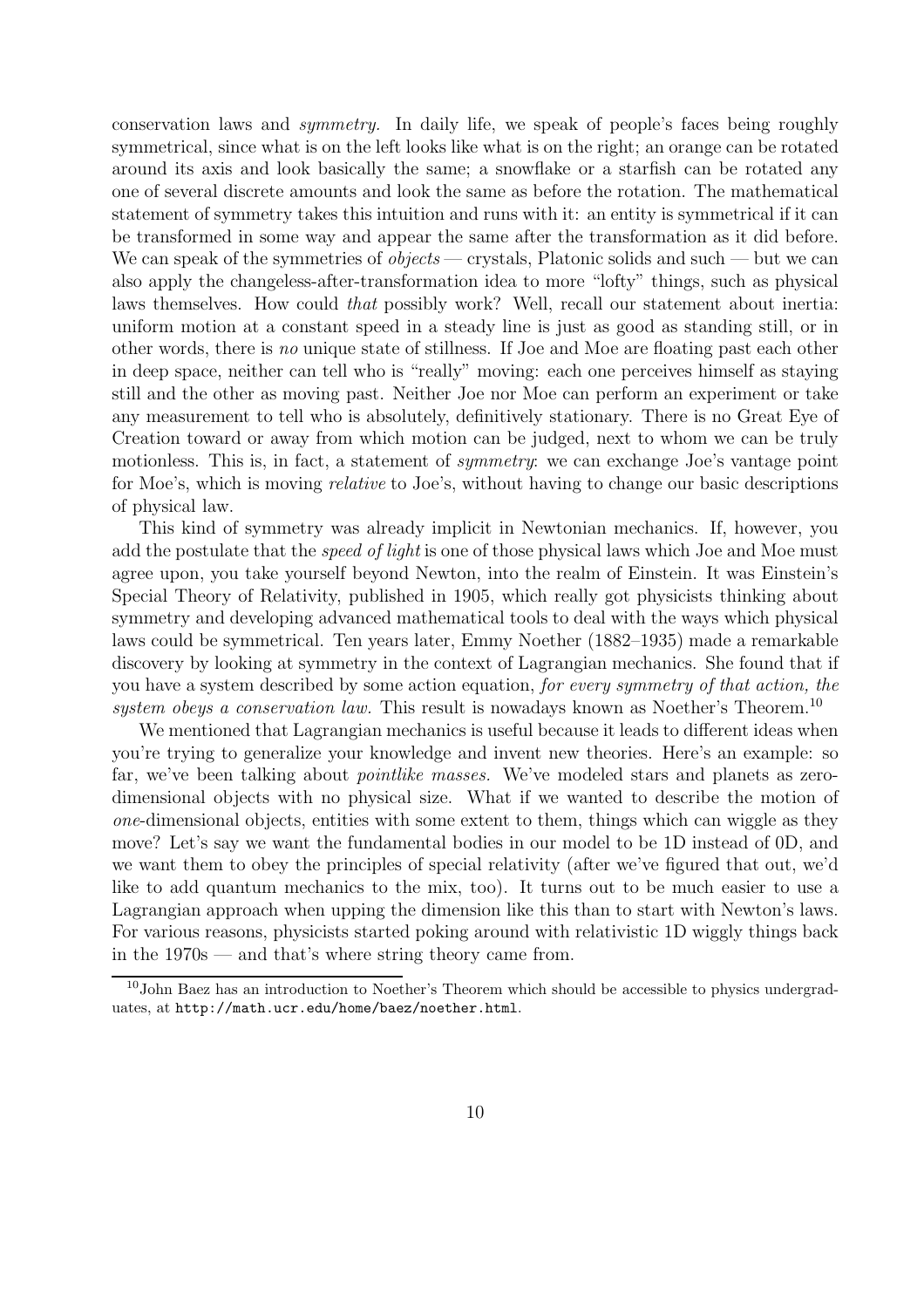### 6 The Laplace-Runge-Lenz Vector

There exists another quantity of interest which is also conserved, but only for the special case that the central force varies inversely as the square of the distance. This quantity has both a size and a direction; in mathematical terminology, it is a vector,<sup>11</sup> a type of entity we often represent with an arrow. We can think of this particular vector as an arrow from the Sun to the point of the orbit closest to the Sun, called the perihelion. The Swiss mathematician Jakob Hermann (1678–1733) was the first to consider this quantity, publishing in 1710 a proof that the length and direction of this arrow did not change if the gravitational force were an inverse-square law. Johann Bernoulli (1667–1748), member of a great mathematical family, generalized Hermann's work. Oddly enough, however, the perihelion arrow is not named for either of these two men, but for people who came to the problem later: it is now known as the Laplace-Runge-Lenz vector, or the LRL vector for short.

With a certain amount of algebra, it is possible to prove that if the LRL vector is conserved — that is, if it changes neither its size nor its direction over time — then the planet's orbit is a conic section.<sup>12</sup> If the planet doesn't have enough energy to escape the Sun's gravity, then the orbit will be an ellipse; orbiting bodies with more energy follow parabolas or hyperbolas. Hooke, Newton and Christopher Wren (1632–1723) — yes, the fellow who designed St. Paul's — each deduced that an inverse-square law of gravity yields elliptical orbits, though they lived too early to use the LRL vector in their proofs. In fact, the method Hooke used to deduce this result is not known.

As indicated above, if the attractive force pulling on the planet does not follow an inversesquare relationship, then the LRL vector is not conserved. The arrow from Sun to perihelion will drift over time, changing the place to which it points. The perihelion, the point of closest approach, will precess, so that the orbit describes a "spirograph" kind of pattern.

So far, we've only considered the gravitational pull of the Sun on its planets, but planets have mass too. Messrs. Hooke and Newton tell us that *all* massive objects pull on one another: for each force which the Sun applies to an orbiting planet, that planet pulls back on the Sun. Because the Sun is far more massive than any of the planets going around it, we were able to neglect its wiggling and wobbling; however, careful telescopic observation of other stars has been able to detect the wiggles in their motion <sup>13</sup> caused by planets in orbit around them. Thanks largely to this technique, we now know of more than twenty times as many planets outside our solar system than in! Planets also attract one another. In the nineteenth century, it was observed that the position of the planet Uranus was not exactly what it should be, given the tugs of Jupiter and Saturn nudging it this way and that. John Cauch Adams (1819–1892) and Urbain Jean Joseph Le Verrier (1811–1877) independently figured that this could be explained by another planet, orbiting out beyond Uranus. Both men calculated the unknown planet's position, and when Le Verrier convinced an observatory to point a telescope to that location, Neptune was there, waiting to be found.

In 1859, Le Verrier published a similar calculation for the orbit of Mercury, pointing out

 $\frac{11}{11}$  wrote an introduction to vectors in a blog post, http://www.sunclipse.org/?p=148.

 $12$ See http://www.sunclipse.org/?p=709.

 $13$ See, e.g., http://planetquest.jpl.nasa.gov/science/finding\_planets.cfm.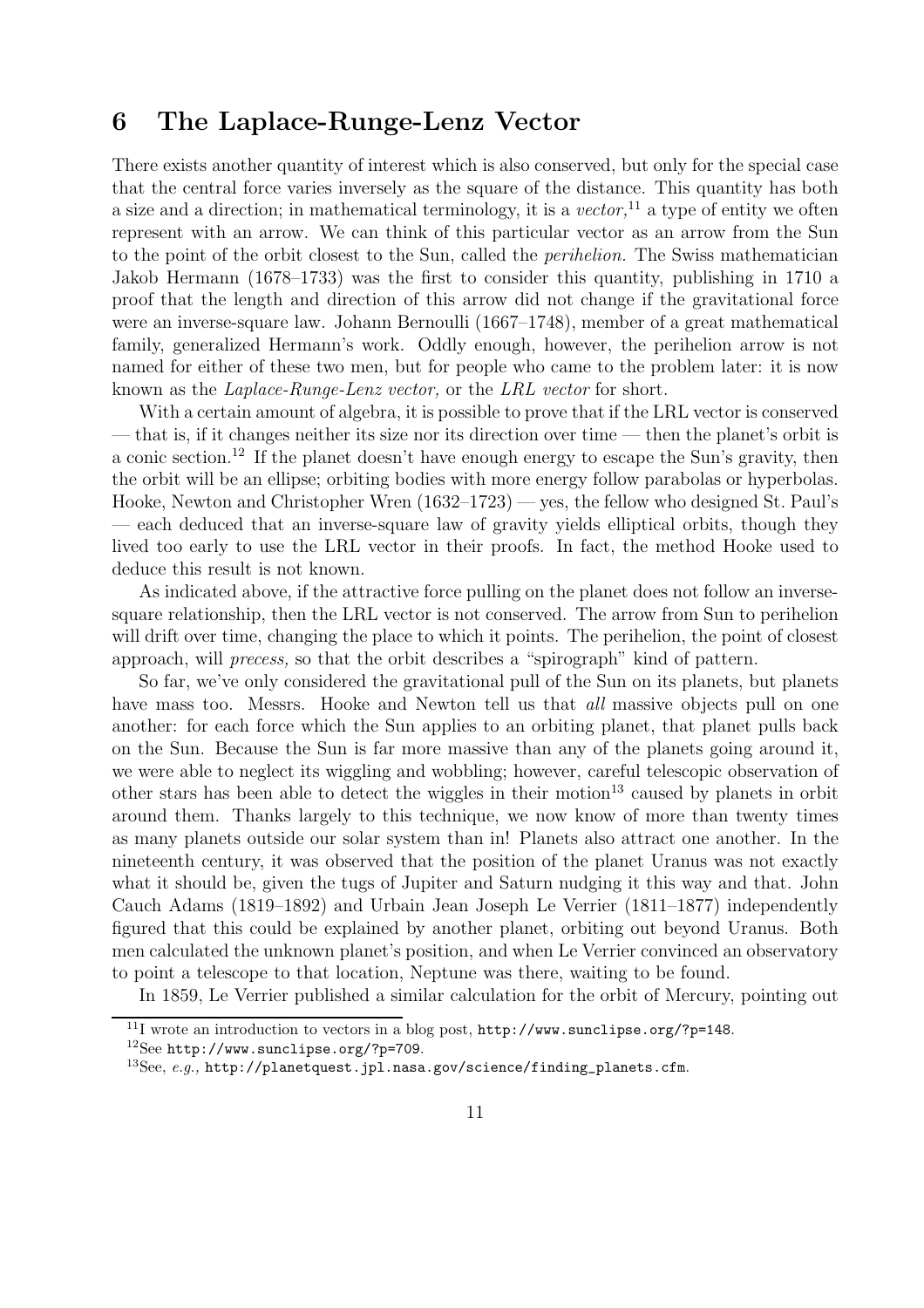that Mercury's perihelion was precessing just slightly faster than the nudges of the other planets could account for. He worked out the discrepancy as 38 seconds of arc per century, and a later calculation refined the figure to 43 arc-seconds per century. To get an idea of how small this is, recall that a circle is divided into 360 degrees, each degree is divided into 60 minutes, and each minute of arc is equal to 60 seconds, so at 43 arc-seconds per century, you'd have to wait almost 8400 years to see a change of one full degree. But, tiny as it was, Newton's laws and the known planets couldn't account for it, so Le Verrier postulated that yet another unknown planet was fudging the works. (It worked the last time!) He hypothesized that the new planet, which he called Vulcan, circled the Sun within Mercury's orbit.

Trying to spot a planet which would almost always be lost in the glare of the Sun is not easy, but try the astronomers did. Decades of searching turned up nothing. By the close of the nineteenth century, people were willing to suggest that Vulcan did not exist, and Simon Newcomb (1835–1909) proposed that a small deviation from the inverse-square gravity law could explain the anomaly. In 1915, Einstein's General Theory of Relativity gave the world a better, stronger, harder explanation of gravity, which turned out to handle the problem nicely. (Later, it became possible to test general relativity in the laboratory, without having to squint at telescopic measurements complicated by the pulls of all the planets, but that's a story for another day.) Einstein's equations yielded the slight difference from the inversesquare dependence necessary to explain why the LRL vector failed, by the tiniest of smidgins, to be conserved.

The moral, we could say, is this: it's easiest to explain a discrepancy by introducing new pieces which obey the familiar rules, but when that fails, we have to consider the chance that Nature is playing a different game. The same story played itself out once more, when TwenCen astronomers watching the galaxies found that their motions didn't make sense. Galaxies seemed to be spinning too fast to hold themselves together, and the movement of multiple galaxies relative to each other weren't as expected, either. One proposal had it that extra matter, "dark matter" not visible to telescopes, was exerting gravitational influence according to Einstein's good old general relativity; others suggested that the gravity law would itself have to be modified. You have to admit, finding a better gravity law and out-Einsteining Einstein would be pretty darn cool. Nevertheless, the Universe is not constrained by our prospects for career advancement, and in August 2006, astronomers using the Chandra X-ray telescope satellite found direct evidence of dark matter in the intergalactic formation known as the Bullet Cluster.<sup>14</sup>

# 7 Releasing the Verbal Gerbils

Having illustrated our thesis with an example, we ask what it means. As physicist Joe Polchinski says,

<sup>&</sup>lt;sup>14</sup>The researchers made their results openly available at http://arxiv.org/abs/astro-ph/0608407; a press release can be found at http://chandra.harvard.edu/press/06\_releases/press\_082106.html and an informative blog post at http://cosmicvariance.com/2006/08/21/dark-matter-exists/.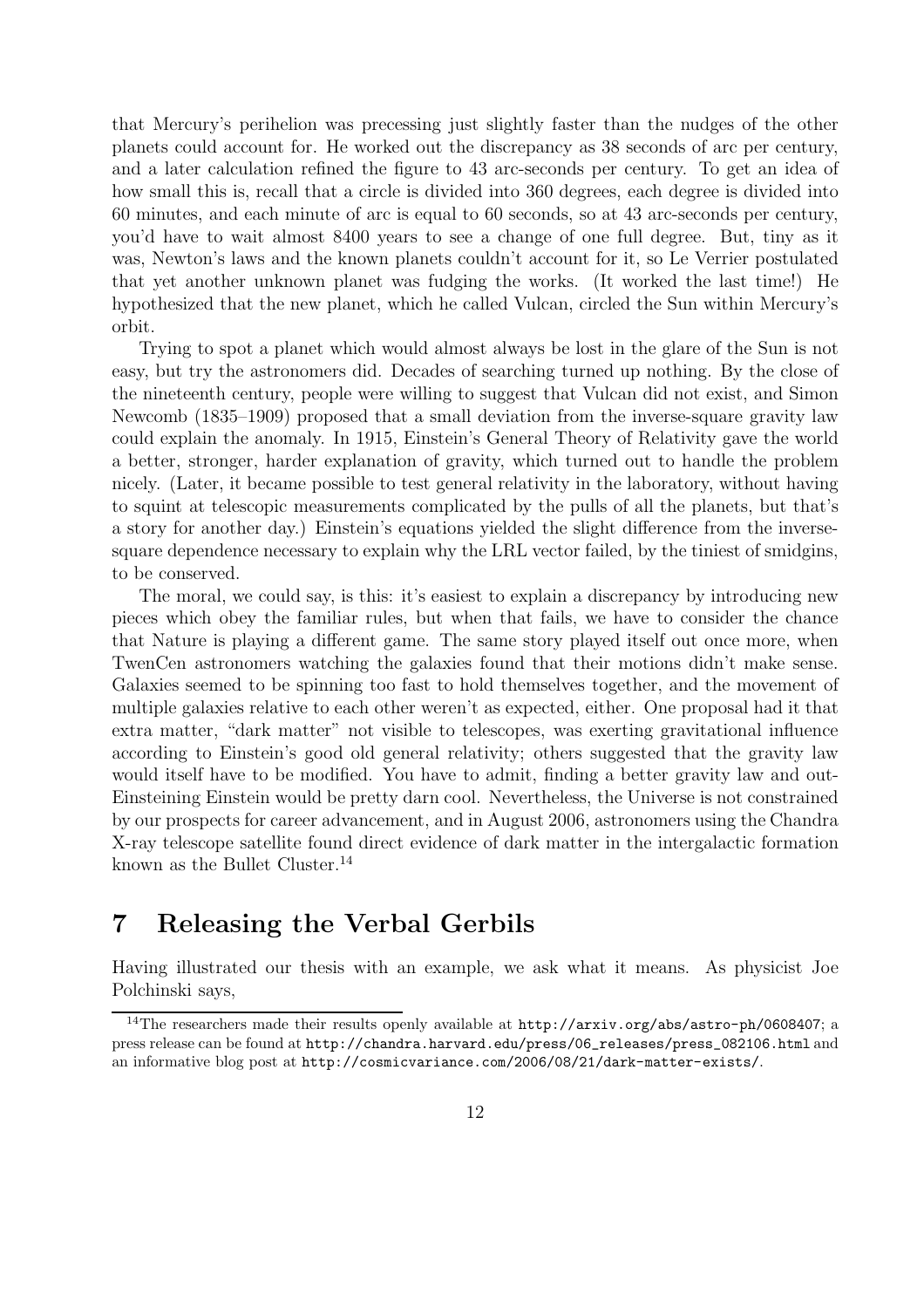This process of translation of an idea from words to calculation will be familiar to any theoretical physicist. It is often the hardest part of a problem, and the point where the greatest creativity enters. Many word-ideas die quickly at this point, or are transmuted or sharpened.<sup>15</sup>

Polchinski is speaking about the standards one must maintain while *doing* science, but similar concerns apply to the process of explaining science. John Armstrong addresses the same question from the opposite direction: according to Polchinski, going from words to equations is the hard part of getting work done, while Armstrong points out that when making our explanation "kind to the lay-folk", that's the very step we omit!<sup>16</sup> Specifically,

To avoid the mathematics in its entirety cuts the legs out from under any popularization of physics, and risks becoming The Tao of Physics or The Dancing Wu Li Masters.<sup>17</sup>

Thanks to the non-verbal reasoning which provides the connective tissue of physics, one cannot reason about physical science by thinking about the everyday meanings of words. Alan Sokal, a physicist whose name became a verb after he pulled an academic prank, tells the story of a friend, intelligent and well-read, who was quite puzzled by quantum mechanics. How could it be, the friend asked Sokal, that quantum mechanics says the world was both discontinuous and interconnected? On the face of it, these do sound like contradictory properties. We could probably construct a contorted mass of verbiage justifying how they are in perfect accord — theologians have spent centuries learning how to "resolve" worse puzzles than that! — but the *real* answer is that as *physicists use these terms*, they have precise, technical meanings. Each item of physicists' jargon refers back to a conceptual web of equations, theorems and classic experiments, and interpreted using these definitions, those descriptions of quantum phenomena are entirely consistent.

(My best guess is that the poor friend had heard about "entanglement", which led to "interconnectedness", while also receiving some garbled notion of the fact that every time you peek at a system like an atom, you find it in one of a set of states, often with no intermediate possibilities allowed.)

One cannot think about physics as if it were a novel whose great themes were "chaos", "probability" and "uncertainty"! It would be like trying to compose music, knowing only the descriptions critics gave in reviews: "bright", "rich", "brooding", "colorful" and so on.

What happens when we lack this sophistication and try to manipulate the physics knowledge we've received from second-hand sources using the only ways we know how, *i.e.*, anthropomorphic and verbal reasoning?

When traveling through the Internet, one often encounters crackpot physics, $^{18}$  and after some familiarity with the genus, one begins to organize the specimens into species. I often find

 $^{15}{\rm See}$ http://cosmicvariance.com/2007/05/21/guest-post-joe-polchinski-on-science-or-sociology.

<sup>16</sup>See http://unapologetic.wordpress.com/2007/05/18/publicizing-mathematics-and-physics.

<sup>17</sup>See http://www.sunclipse.org/?p=99#comment-717.

<sup>18</sup>An entertaining treatment of its common features is the Crackpot Index, http://math.ucr.edu/home/ baez/crackpot.html.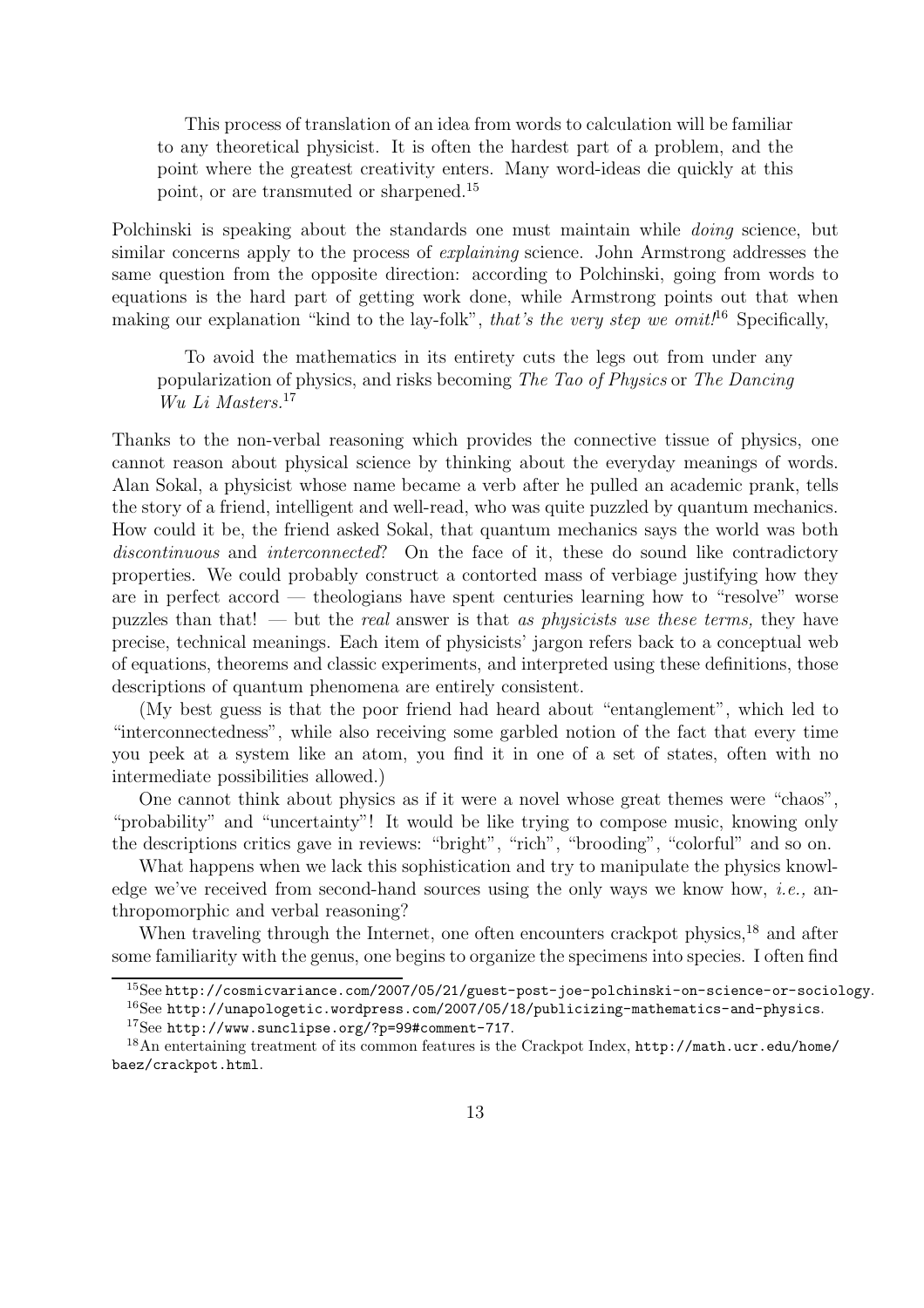myself remarking upon a particular characteristic of pseudo-physics: the use of verbal instead of mathematical arguments. Instead of positing a premise and doing the math to deduce consequences of that premise, we get a whole pile of jargon, pulled from different sources and decorated with equations to disguise the fact that the "arguments" are essentially plays on words, with the whole thing bent towards bolstering some pre-established conclusion. (One traveler on the Web recalls a pseudoscientist blogger who "would actively go through my rebuttals to his quirky physics posts, pick out vocabulary he thought sounded cool, and use it in the following post."<sup>19</sup> What do you do in order to debunk this kind of nonsense? One option is to focus on a few highlights and show that they lack validity; however, addressing all the points may balloon out into a full physics course of its own.

An example of this failure mode is provided by a woman whom Richard Dawkins interviews in The Enemies of Reason, part two (at the 16:10 point, and following).<sup>20</sup> Manjir Samanta-Laughton begins by noting, correctly,<sup>21</sup> that black holes have been found at the centers of galaxies. She then asserts, "Black holes have become a creative principle," and claims that "chakras" inside our bodies are actually small black holes. How did we get from A to such a ludicrous  $B$ ? Well, some years ago, it was suggested that matter falling towards a black hole and blasting out again as a high-energy jet could impact clouds of interstellar gas and trigger star formation.<sup>22</sup> It would be fair to say that such a black hole promotes the creation of new stars. How does the reader receive such a report? Well, if we don't understand any details of the physics, and we aren't capable of doing the calculations or following the equations ourselves, we key off the familiar words — and thus, the supermassive gravity sink becomes a "creative principle." Incidentally, past a certain point, when they grow too supermassive, black holes disrupt their galactic environment so much that new stars can't form — perhaps their jets blast away the gas from which stars form, or perhaps they heat it enough that it can't settle down and begin condensing into stars.<sup>23</sup> No doubt this is an argument for keeping our chakras on a modest diet.

Once, at PZ Myers's science blog Pharyngula, we had a troll who, insisting that only "Theism" could solve the problem of dark matter, displayed some rather confused ideas about "energy" and "gravity." Using the actual physics, energy is interchangeable with mass that's the content of Einstein's famous equation  $E = mc^2$  — and we've known since Newton that mass is the source of gravitational attraction. Of course, we've updated the Newtonian force law to the Einsteinian description of curved spacetime, but still, more energy means more mass which means a stronger gravitational pull. A sealed box of hot helium gas will actually pull very slightly harder on nearby objects than a box of the same size containing the same number of helium atoms at a lower temperature. Yet to our persistent Pharyngula

<sup>19</sup>See http://www.sunclipse.org/?p=436#comment-25771. A more ominous example is L. Ron Hubbard's book Dianetics (1950), for which see http://stlouisskepticalsociety.blogspot.com/2008/01/ chapter-5-summary.html.

 $^{20}$ This video can be viewed at http://www.sunclipse.org/?p=244.

<sup>21</sup>See astronomer and writer Phil Plait's remarks at http://www.badastronomy.com/bablog/2008/06/ 02/galaxies-wrap-their-black-holes-in-loving-arms/.

 $^{22}$ See http://www.space.com/scienceastronomy/mystery\_monday\_050207.html.

<sup>23</sup>See http://www.nasa.gov/vision/universe/starsgalaxies/galex-20060823.html.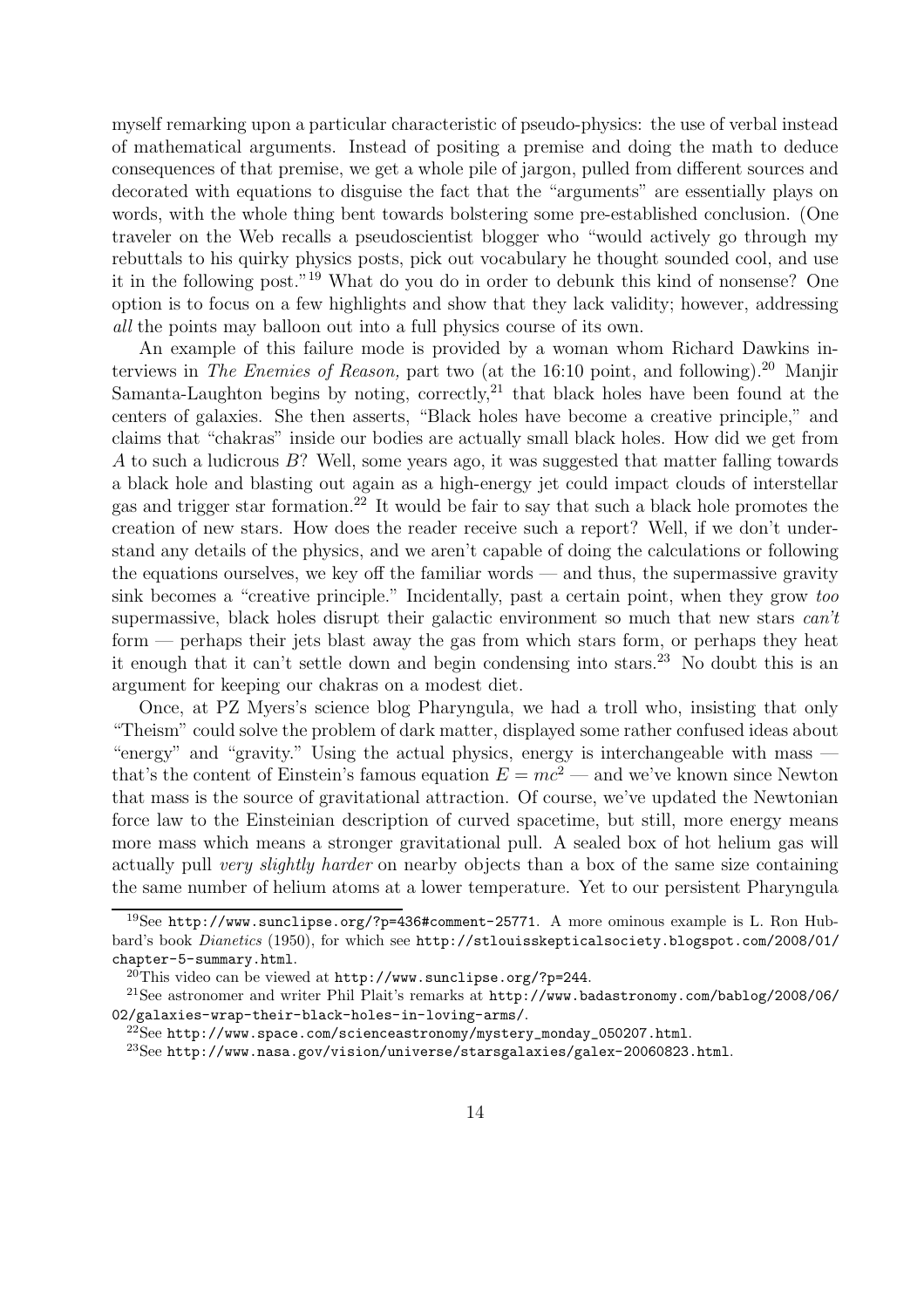commenter, "energy" and "gravity" were diametrically opposed concepts — because, I think, when you have "lots of energy" you're not "weighed down" but instead "bouncing around the room."

In short, inconsistencies which appear at the verbal level turn out to be illusory when you progress to the actual science.

## 8 Implications for Education

Witnessing this kind of mathematics in action — the establishment of equivalences between ideas — gives us a certain perspective on what we should be putting in schoolbooks and the lessons through which we must put teachers. The tools we've used in this essay are not elaborate or abstruse: areas of triangles, properties of parallel lines and so forth. I was taught this kind of geometry, officially, in high school; in Alabama, it was a graduation requirement, although I'm genuinely baffled why it took until high school to get there.

But pacing is not the only problem.

All too often, discussions of what should be done with American mathematics education polarize into a debate between, essentially, pushing pencils by rote and punching calculator buttons by rote. The issue touches all parents and students, yet our attempts to figure it out get nowhere. To put the matter bluntly, we leave students completely unprepared for the type of reasoning we have seen is critical for natural science — yet we sell mathematics as part of the curriculum partly because it's important for understanding how the world works. We can change what we teach in a great many different ways, without ever delivering on that promise.

To use mathematics in the natural sciences, we first decide how we wish to represent some aspect of the world in mathematical form. We then take the diagrams and equations we've written and manipulate them according to logical rules, and in so doing, we try to make predictions about Nature, to anticipate what we'll see in places we have not yet looked. If additional observations corroborate our expectations, then we're on the right track. (It's rarely so clean-cut as that — the process can spread across thousands of people and multiple generations of activity — but that's the gist of it.) Several skill sets are involved: one must know how to idealize the world, and then how to work with that idealization. Remarkably enough, our schools fail to teach either skill.

"Word problems," which should involve the translation from the messy world to abstractions and back again, are usually invented to showcase a particular kind of formula rather than to generate insight into the world or the translation process. "Proofs," which should be the means by which new truths are discovered from familiar ones, have degenerated into worksheet exercises where one column is headed "Statement" and the other "Reason"; students trudge towards theorems of little applicability and vanishingly small intrinsic interest, starting from postulates the choice of which is entirely impenetrable to them and, frequently, to their teachers as well. Neither utility nor conceptual beauty survive the conversion to the schoolbook and the lesson plan.

Everyone loses.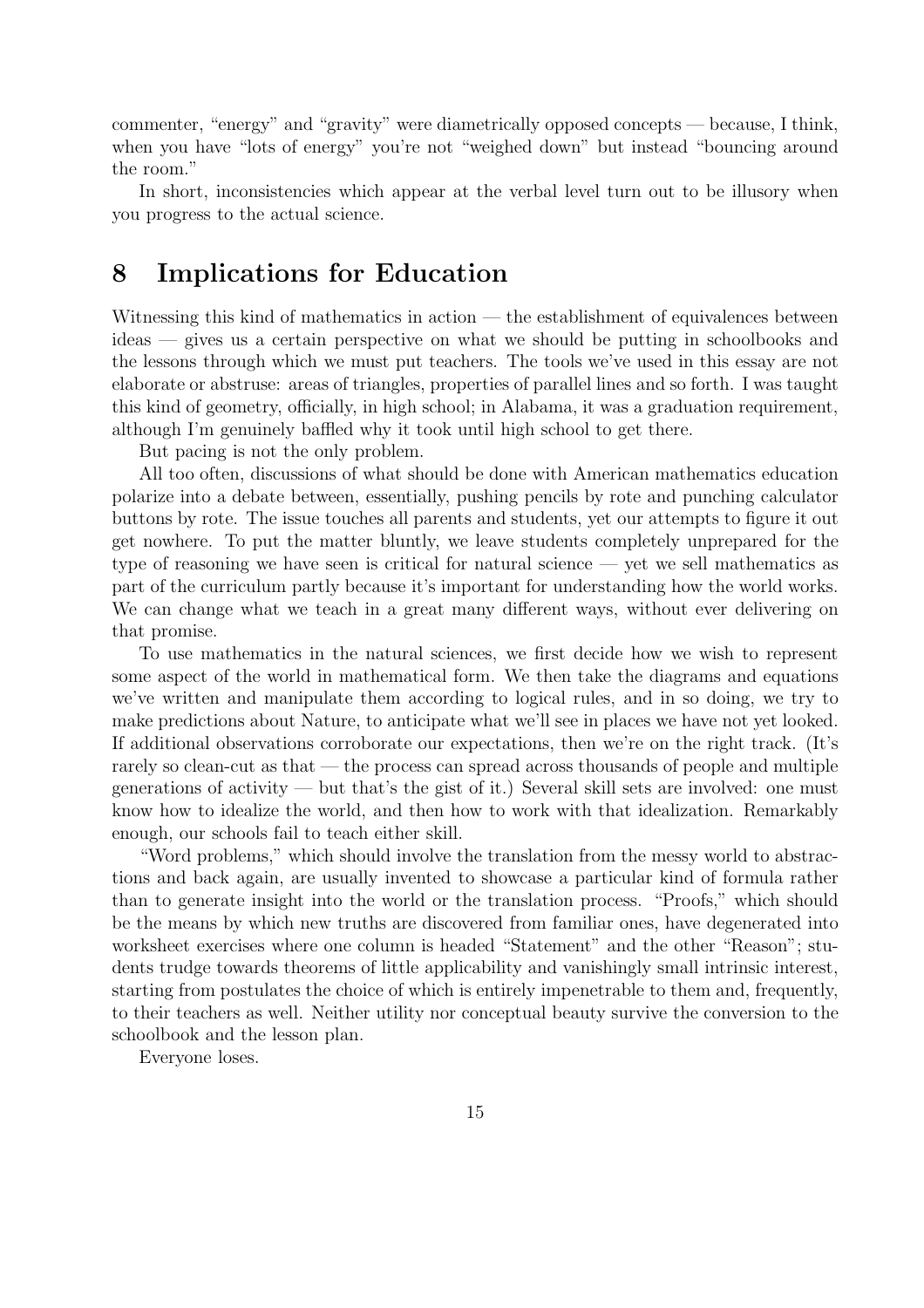Dwelling upon this thesis also leads us to a conclusion about the vulgarisation of physics, and of the other natural sciences where this issue matters. The trouble is most evident with TV, newspaper and magazine reporting, although the problem also applies to books and our saintly host of websites. Judging by what we have seen, the most honest advice we can give to a reader trying to gain a working knowledge of physics from these sources is the following:

Give up. Give up now.

Consider how we might explain any recent development in physics. For example, what if we got the contract to popularize the general idea of *gauge/gravity duality* or the specific case of the AdS/CFT correspondence? This is the area where ideas from string theory are coming closest to experimental reach, and has even excited people working in accessible subjects like superconductivity,<sup>24</sup> so quite plainly, it matters.<sup>25</sup> We might start by saying, "It's a relationship between a gravity theory and a gauge theory  $-\frac{1}{x}$ 

"Wait a minute. What's a gravity theory?"

"That's like Einstein's General Theory of Relativity." Einstein is a safe reference, you see.

 $E$ r. . . "

"OK, imagine a flexible rubber sheet covered in gridlines. . . "

Piece by piece, using analogies consumer-tested to produce minimum misery, we convey something of what we mean by "gravity theory."

"Um, all right. Now, what's a gauge theory?"

Now, we're outside the standard playbook. For some reason, popularizers haven't worked as hard to explain gauge theories, so we don't have off-the-shelf vulgarizations close at hand.<sup>26</sup> Nevertheless, we persevere: depending on the audience, we might start with nuclear physics, pointing out that the nuclear force between two neutrons is the same as that between two protons, and how this is a symmetry (change a thing around and it looks the same as before). We could, alternatively, begin with electrical circuits, talking about how if you have

"You remember how we've pointed out that the laws of physics have certain symmetries? Like if I do an experiment it doesn't matter whether I do it today or tomorrow, or whether my lab bench faces north or southeast, or whether my lab is in New York or Shanghai? Good. Let's consider the orientation just to be specific.

"So: if I take my entire experimental setup and turn the whole thing by some angle, it's not going to make a difference in the results I get. In fact, for a large number of experiments (e.g., polarization measurements) where the apparatus comes in a number of different pieces, you can rotate each piece by the same angle and get the same results.

"Now here's where the insight comes in: if the parts are all separated from each other by large distances, they obviously can't tell instantly when another part of them has been turned. That would be information, and relativity tells us that information travels at a finite speed. So the old rotational symmetry has to be 'gauged'. That is, we need to think of rotating by a different angle at each point in spacetime. Gauge theories are mathematical models physicists have developed to cope with this sort of 'gauged' symmetry."

<sup>24</sup>See http://www.sunclipse.org/?p=258.

<sup>&</sup>lt;sup>25</sup> Aaron Bergman's comments at http://zippy.ph.utexas.edu/~abergman/Review.pdf are interesting in this regard.

<sup>&</sup>lt;sup>26</sup>After this essay was first posted on the Internet, John Armstrong suggested the following: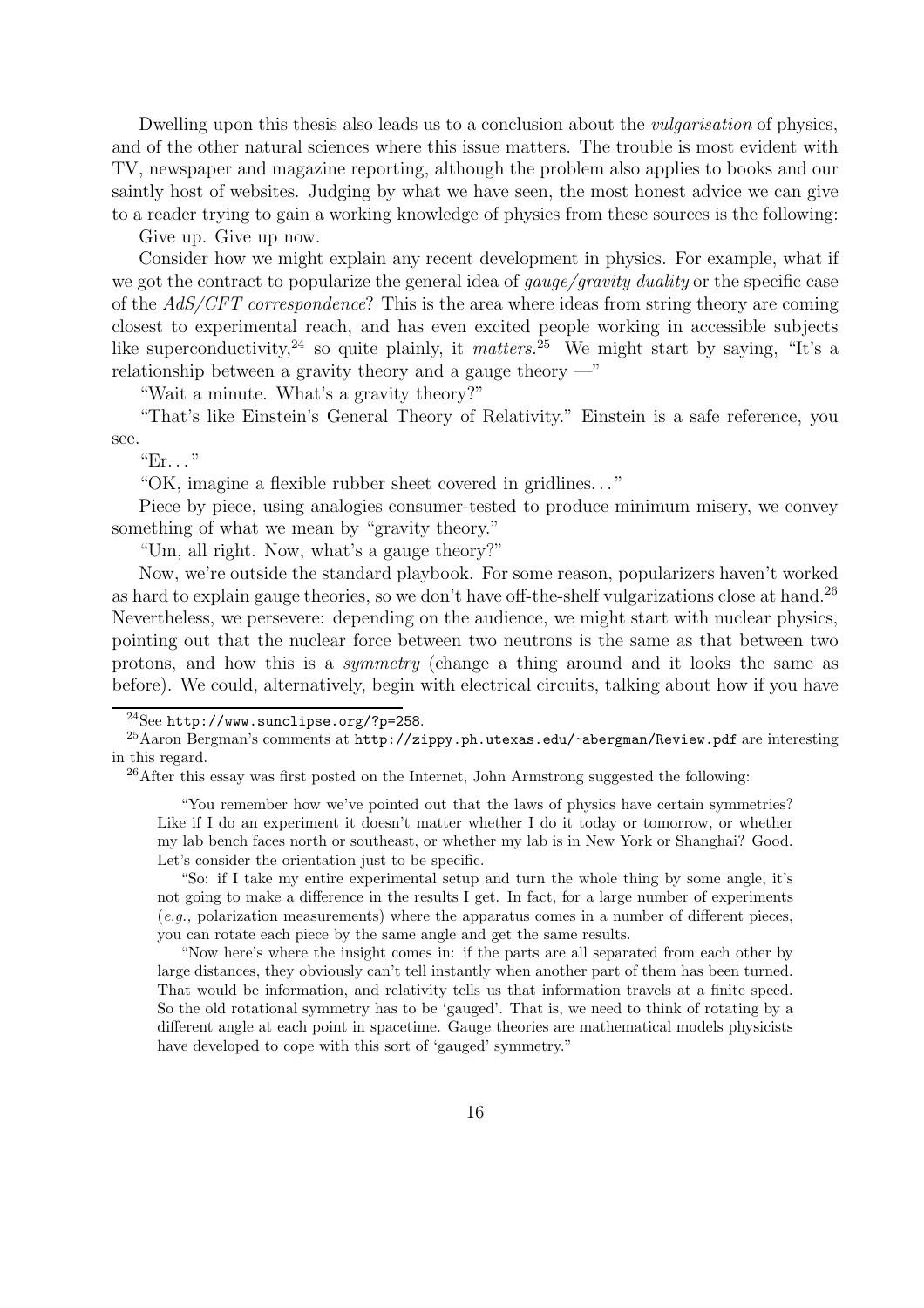a component like a resistor, what matters is the voltage change between its ends, not an "absolute voltage" at either end. Again, this is a kind of symmetry: we can describe the same circuit using different voltage values and still be describing the same thing.

Or, suppose we judge it important to explain the "C" in "CFT", which stands for conformal. We might start our tour with a magnet being heated up and about to lose its magnetism, or with water being brought to a boil and how the boiling point changes as you put on extra atmospheric pressure.

By now, you'd be forgiven if you had no idea how these different illustrations are at all related. How could they be part of the same picture, portraying the same thing? But they're all starting points for explaining what gauge theories are and why we'd care.

We feel shaky enough getting the idea of a gauge theory across, but remember, we were trying to popularize the duality between gauge theories and gravity theories. "OK," we say, "now let's imagine this black-hole-like thingy in hyperspace, whose dynamics we can describe in two different ways..." And the two shaky towers of analogy we have built, leaning awkwardly towards each other, totter and fall!

The situation is just what Feynman described in the 1960s, when, incidentally, gauge theories were getting their start in life:

The layman searches for book after book in the hope that he will avoid the complexities which ultimately set in, even with the best expositor of this type. He finds as he reads a generally increasing confusion: one complicated statement after another, one difficult-to-understand thing after another, all apparently disconnected from one another. It becomes obscure, and he hopes that maybe in some other book there is some explanation... The author almost made it  $$ maybe another fellow will make it right.

When the connective tissue of the science is cut away, we lose our ability to understand how progress is being made. What matters is no longer the facts of the science, but the story it is easiest to tell. All the madness we saw in the early days of classical mechanics — all the false starts and partial insights, all the glimpses of truth and observations which only made sense in retrospect — is still with us. (A few things have changed: we've learned that astrology is bunk, for example, so physicists down on their luck no longer cast horoscopes for royalty, as Kepler did; they go to work on Wall Street instead.) Suppose a novel idea comes along or, somewhere on the Internet, an idea is presented as novel — and somebody has to decide how to write a piece about it. When a typical statement by a physicist trying to sort out the mess might read, "Any embedding of your gauge group in either noncompact real form of  $E_8$  will always give you a nonchiral fermion spectrum," well... the temptation will always be to plump for the "social" angle and emphasize the *personalities* of the physicists involved. This leads you to classic failure modes like the "Oppressed Underdog," David readying his slingshot at the Goliath of the scientific establishment.<sup>27</sup> My "typical statement" is a

<sup>27</sup>I made a rough attempt to catalogue these failure modes at http://www.sunclipse.org/?p=49.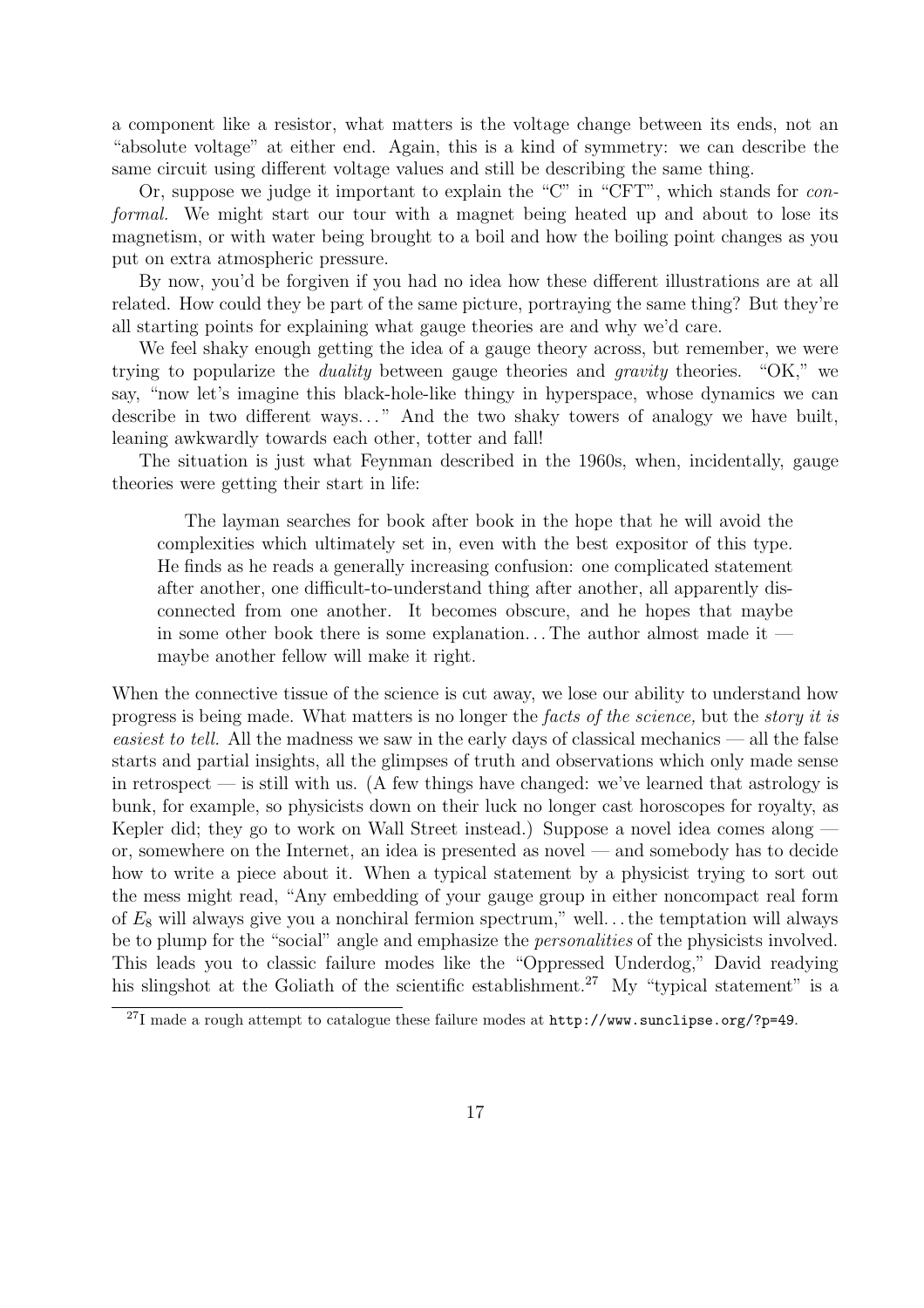paraphrase of Jacques Distler,<sup>28</sup> who pointed out this problem almost six years ago;<sup>29</sup> it's still alive today, and kicking more than ever. We see it frequently enough in physics, but even biology is not immune,<sup>30</sup> when the science turns on relationships among propositions. You don't need intimidating jargon, though it helps: all you need is for the actual relationship between David's idea and Goliath's orthodoxy to be mathematical in nature.

In defending this thesis, I recognize that I'm leaving myself open to the accusation that I am an "elitist" — indeed, even an Elitist Bastard. How dare I suggest that science is not readily transparent,<sup>31</sup> that the training one receives in climbing the steps of the ivory tower is necessary to enjoy the view from the top? I cannot refute this calumny: all the water in the Tennessee River cannot wash out an MIT degree or a year spent in France. Yet, if education is to mean anything, we must confront its problems as they stand. If we do not identify the obstacles in our path and work honestly to overcome them, then the process of education will be a useless charade, and the hope of a scientifically literate populace will be more distant than ever.

# 9 Readings

- Feynman, Richard (1965). The Character of Physical Law. The original purpose of this essay was to get one of Feynman's points out onto the Net without copyright restrictions.
- Sokal, Alan (2008). *Beyond the Hoax*. The other original purpose of this essay was to get people to buy Sokal's book.
- Goldstein, Herbert, Charles Poole and John Safko (2002). Classical Mechanics: Third Edition. Chapter 3 covers central-force problems, and the LRL vector is in section 3.9.
- Zwiebach, Barton (2004). A First Course in String Theory. Chapter 4 reviews Lagrangian mechanics, chapter 6 starts the business of generalizing 0D point particles to 1D strings using Lagrangian methods, chapter 8 is a good introduction to Noether's Theorem, and chapter 16 has a bit of AdS/CFT.

Various people have taken stabs at popular, semi-popular or undergraduate treatments of gauge/gravity duality:

<sup>&</sup>lt;sup>28</sup>Specifically, Distler was investigating the mathematics of Garrett Lisi's attempt to make a "Theory of Everything." After being irritated by the press coverage and the blogospheric treatment, Distler explained how he found the mathematics wanting, at http://golem.ph.utexas.edu/~distler/blog/archives/001505. html.

<sup>29</sup>http://golem.ph.utexas.edu/~distler/blog/archives/000033.html.

<sup>30</sup>For example, see the reporting which Michael White criticizes at http://www.scientificblogging. com/adaptive\_complexity/bad\_science\_journalism\_and\_the\_myth\_of\_the\_oppressed\_underdog.

<sup>&</sup>lt;sup>31</sup>Isabel Lugo observes, "[I]n some provinces of the Internet there seems to be an idea that everything should be immediately understandable to all readers at first glance." She adds, "I use Reddit for the links it gives me to interesting news, not for the comments." See http://godplaysdice.blogspot.com/2008/05/ shoup-computational-introduction-to.html.